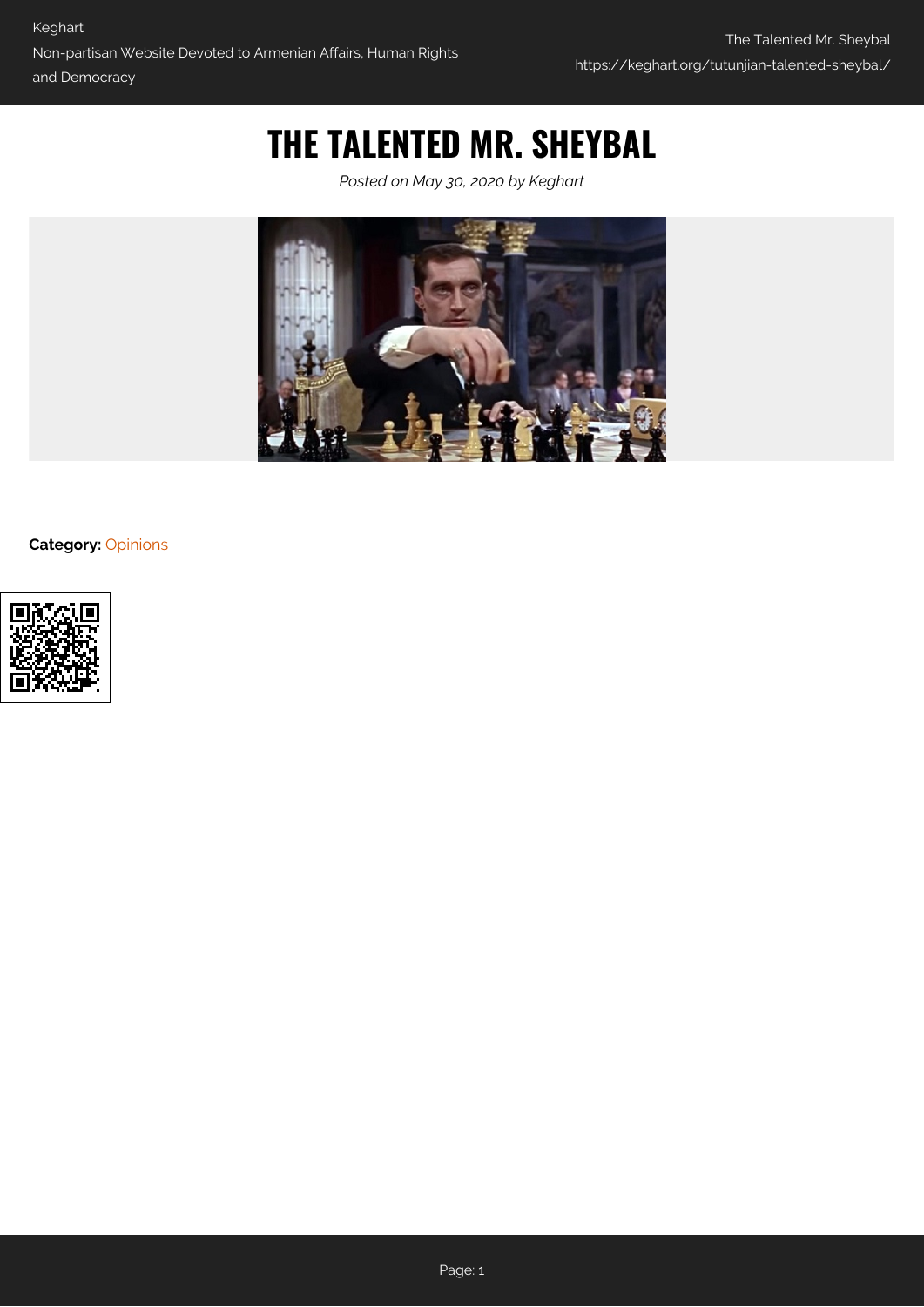## By **Jirair Tutunjian**, Toronto, 30 May 2020

It's almost unheard of that a 60-second cameo would lead to an international career featuring fortyfive movies, and countless television, radio and theatre roles. Yet that's what happened to a relatively unknown Polish actor who had recently immigrated to Britain.

The cameo didn't even have a single line. The actor was in his forties. He had sinister eyes. He did nothing heroic. He had no Beretta or blonde in his lap. What he had were talent and presence.

In the brief scene, he played a villainous Eastern European chess grandmaster that, after toying with his Canadian antagonist, put a quick end to the match with an arrogant and contemptuous look. It was the dramatic first scene of "From Russia with Love" (1963), arguably the best James Bond movie.

But despite the impression he had made around the world, people couldn't remember his name.

Sheybal… Vladek Sheybal. That was his name. People in the London entertainment scene knew Sheybal had been brilliant in "Kanal", directed a few years earlier by Andrzej Wajda, the famed Polish director. To this day, reference books identity him as a Polish actor.

But despite his name, Vladek Sheybal was not Polish.

"I don't have a drop of Polish blood. I am mostly Armenian, and a bit of Scotch , a little bit of Austrian," wrote Sheybal in his memoirs ("The Eyes and the Voice"). He was born near Lodz, Poland in 1923 and grew up in that country.

During the Second World War, he joined the partisans and was twice arrested and sent to German concentration camps--escaping both times.

After the war, he attended drama school in Warsaw where he later taught acting. He also became well-known in Poland as a brilliant actor.

"I do have the strong looks of an Armenian, and rather penetrating eyes," said Sheybal who was born into a multilingual family where everyone spoke Armenian, Polish, and German.

He said his grandmothers were Armenian and that most of his blood was Armenian. The last name of one of his grandmothers was Zadourian. His father was a professor at the Fine Arts Academy in Warsaw.

The family was proud of a great uncle who was the archbishop at the Armenian Cathedral of Lviv, Ukraine. When Sheybal was seven, the archbishop baptized him in the cathedral, although the boy had already been baptized at an Armenian Catholic church. Sheybal said the archbishop had baptized him as Armenian.

He was deeply impressed by Lviv's Armenian Cathedral which was decorated in gold and crystal candelabra. They gave the ceremony an eastern flavor, he said more than fifty years later.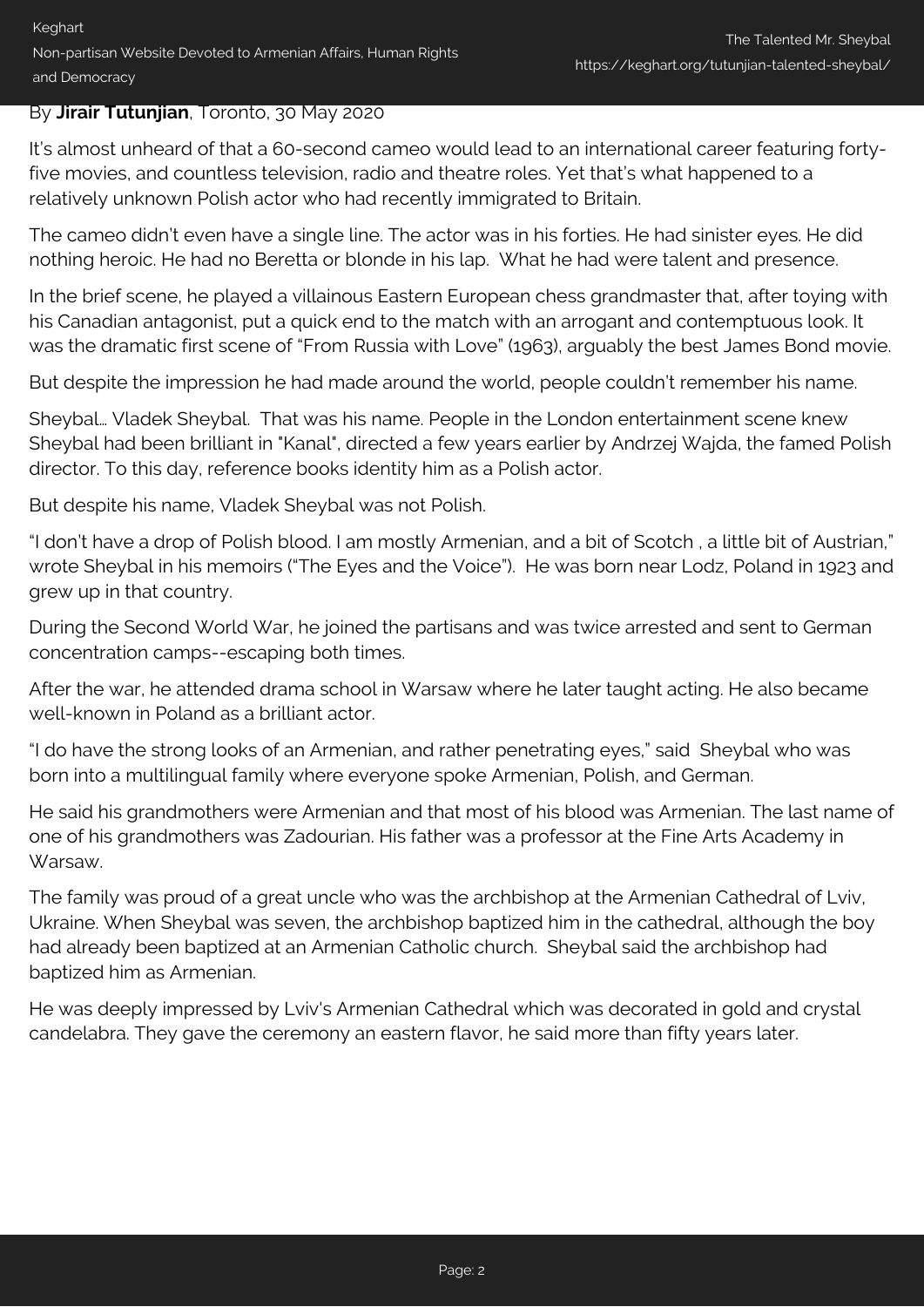playing at the same time, he said. "It was deeply penetrating and moving… it was the same kind of beautiful songs that I heard years later in Jerusalem sung by an Armenian choir," he recalled.

The biggest Armenian influence was his Aunt Wanda who told him fascinating stories about Armenian culture and language. She told the boy that the Armenian language was the oldest in the world. She taught him Armenian and tried to teach how to write in Armenian. The alphabet is beautiful like no other writing in the world. It has its own movements, its dances, and songs, explained Sheybal.

He speculated that it was the writing which produced the metallic tone in Armenian religious singing. Although he loved the Armenian language, he didn't learn to write or read because "it is too difficult."

Many decades after the aunt's tutorials, Sheybal's knowledge of Armenian history was sketchy. He thought Armenians never had a country and lived mostly in Russia ("Eryvan, where some of my family live, and I helped them a lot during an earthquake") Ukraine, Persia or Turkey.

Sheybal had an idyllic childhood. He remembered many vacations with his extended family on their estates near the Romanian border. They were wealthy and had big country houses, with servants, parks and endless sumptuous lunches. His aunts were covered in diamond and emerald jewelry.

He was frightened by the strong Eastern looks of his kin. He said Armenians have equine nose**s**. He meant aquiline. Armenians also have large, dark and emerald green eyes, according him.

A turning point in Sheybal's career was starring in "Kanal" (1957). A few years later, while he was doing menial work in England, he accidentally met two university students who had seen the movie the previous evening and had recognized him. They introduced him to the celebrated Prof. Neville Coghill who offered him entry to Oxford University where he studied and taught drama before launching his acting and directorial career.

Another turning point in his life was meeting a young Scottish actor who was often unemployed but was destined to become a superstar. Sheybal was directing Australian actress Diane Cilento in a London theatre when he met Cilento's boyfriend. His name was Sean Connery, an unemployed actor who was forever contacting agents and casting directors. The three of them met frequently to talk about their careers and drink. Sheybal had no doubt Connery would become a star. He offered to introduce Connery to casting directors, but the future James Bond had already contacted the same people.

A few years later, Sheybal was offered the role of the villainous chess champion In "From Russia with Love." Unimpressed by the screenplay and his cameo role, he rejected the offer. But soon after he changed his mind when an angry Connery phoned and insisted that he accept the role. Connery said the role would give him an international film status. Connery was particularly angry because he had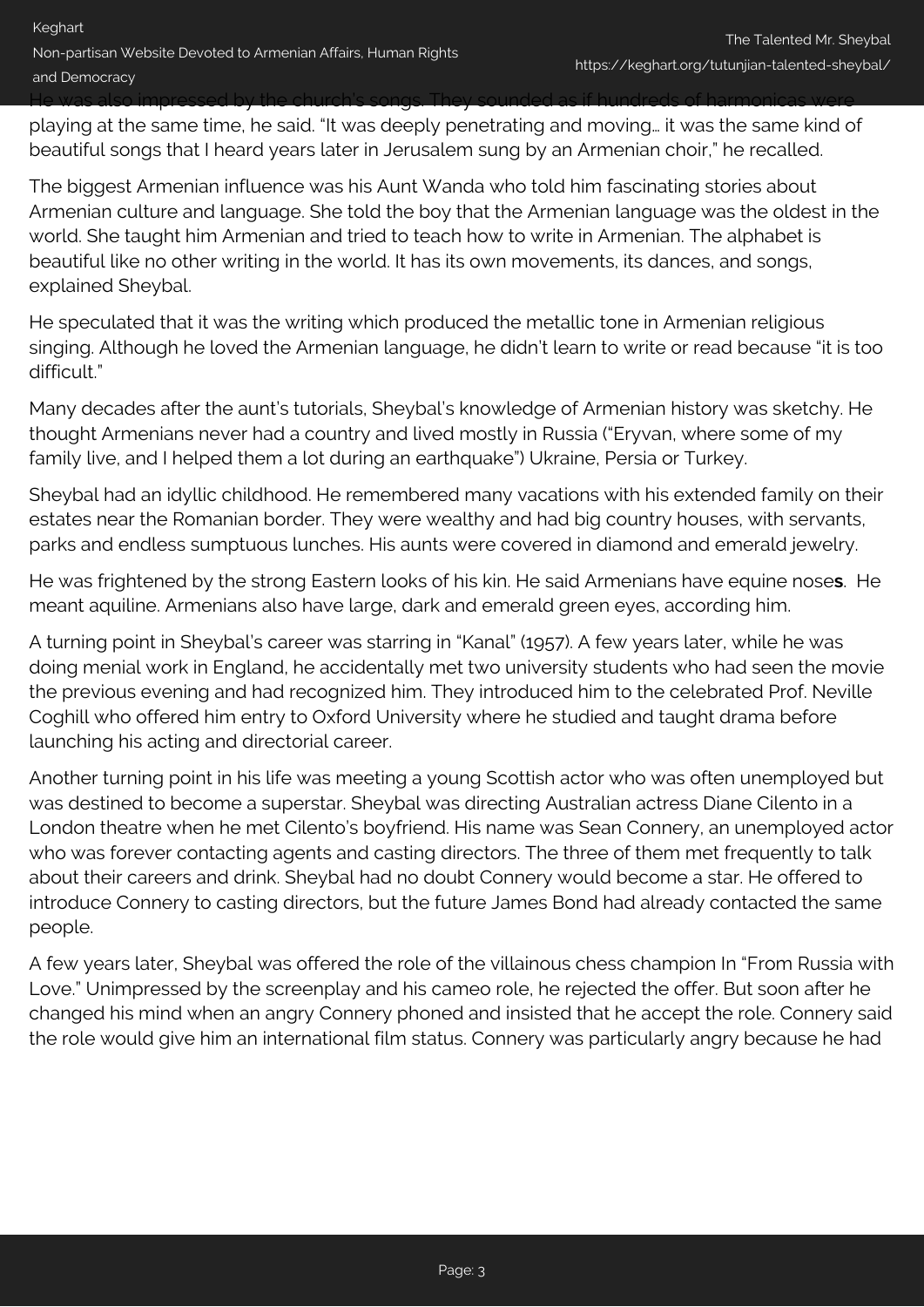Kronsteen. Sheybal phoned his agent and accepted the role.

In the next thirty years, Sheybal appeared in forty-five movies, including "Women in Love," "Billion Dollar Man," "The Boy Friend," "Casino Royale," and "The Last Valley." He directed plays and appeared in such TV shows as "Danger Man," "The Saint," and "The Baron." He portrayed Frederich Nietzsche and Muhammad Ali Jinnah, the first president of Pakistan. He appeared in films in Germany, France, and Italy and acted with Marcello Mastroianni, Michael Caine, Roger Moore, Omar Sharif…and with Connery in "The Wind and the Lion" where he played (as unlikely as it sounds) Connery's brother.

Another actor who had a great impact on his career was Bette Davis who gave him hard-earned Hollywood advice. She told Sheybal: "Honey, you have no chance whatsoever. You are ugly—everything is against you. I think that you should start playing threatening things and everybody will remember you." When Sheybal asked how he would play a heavy, Davis advised that he narrow his eyes, lower his voice, and make long pauses.

Sheybal did and became an all-purpose villain in demand everywhere.

The villainous roles made Sheybal financially secure and offered the opportunity to pursue his other interests: theatre directing, composing, screenwriting, painting, and singing.

Vladek Sheybal died of an aortic aneurism in 1992. He was sixty-nine. He was buried in London.